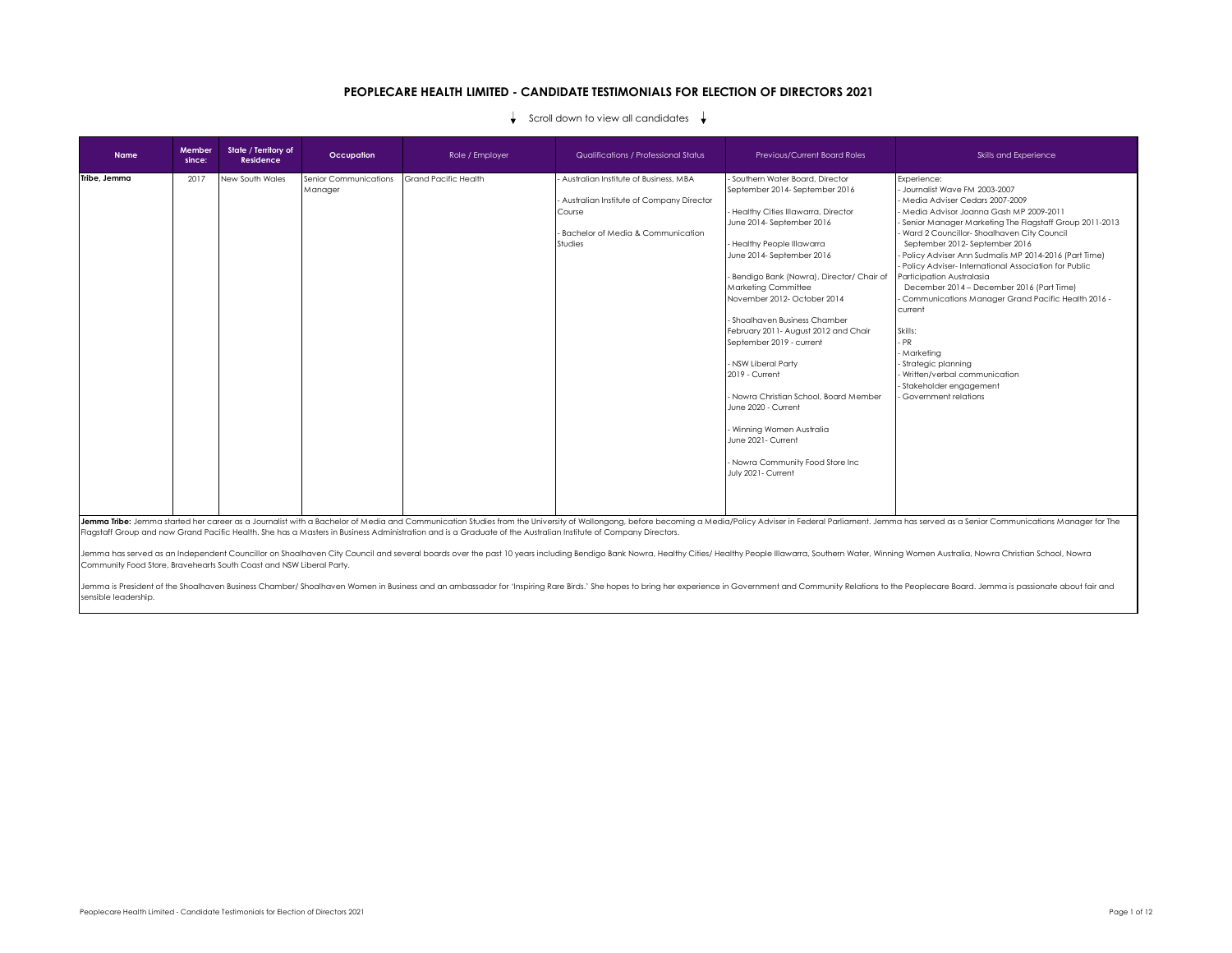| <b>Name</b>        | Member<br>since: | State / Territory of<br><b>Residence</b> | Occupation                                                                                            | Role / Employer          | Qualifications / Professional Status                                                                                                                                                                                                                                               | Previous/Current Board Roles                                                                                                                                                                                                                                                                                                                                                                                                                                                                                                                                                                                                    | Skills and Experience                                                                                                                                                                                                                                                                                                                                                                                                                                                                                                    |
|--------------------|------------------|------------------------------------------|-------------------------------------------------------------------------------------------------------|--------------------------|------------------------------------------------------------------------------------------------------------------------------------------------------------------------------------------------------------------------------------------------------------------------------------|---------------------------------------------------------------------------------------------------------------------------------------------------------------------------------------------------------------------------------------------------------------------------------------------------------------------------------------------------------------------------------------------------------------------------------------------------------------------------------------------------------------------------------------------------------------------------------------------------------------------------------|--------------------------------------------------------------------------------------------------------------------------------------------------------------------------------------------------------------------------------------------------------------------------------------------------------------------------------------------------------------------------------------------------------------------------------------------------------------------------------------------------------------------------|
| Verma, Dr Abhishek | 2009             | Victoria                                 | General Practitioner in<br>Private Practice, and<br>Non-executive director.<br>Rural Health Victoria. | Narregate Medical Clinic | Bachelor of Medicine, Bachelor of Surgery<br><b>Bachelor of Medical Science</b><br>Master of Surgery<br>Fellowship of the Royal Australian College<br>of General Practitioners<br>Directors (GAICD)<br>University of Newcastle<br>Academic Fellow<br>Victorian Medical Board AHPRA | - Victorian Medical Board AHPRA<br>Medical practioner member<br>Nov 2017 - present<br>- Victorian Faculty Board of the Royal<br>Australian College of GPs<br>Oct 2017 - present<br>Graduate, Australian Institute of Company - Board of Edenhope and District Memorial<br>Hospital<br>Chair of Clinical Governance and Medical linterface<br><b>Advisory Committee</b><br>Quality & Risk Committee<br>2018 - present<br>- Board of Yea and District Memorial<br>Hospital<br>Audit & Risk Committee, Financial Steering<br>Committee<br>2020 - present<br>- Board member Academic Board of<br>Assessment RACGP<br>2018 - present | Experience:<br>Experience with the regulatory compliance and risk<br>management aspects of private insurance.<br>- Significant Board and Director experience in the health<br>sector.<br>Skills:<br>- Experience at the clinical and corporate governance<br>- Private insurance industry expertise as a doctor, administrator<br>and consumer<br>- Advanced training in financial analysis, risk management,<br>corporation law and industrial compliance<br>- Strong regulatory background with current role with APRA |

## **Dr Abhishek Verma:** Thank-you for considering me for election to the Board of Peoplecare.

I'm a doctor currently in private practice in Eastern Melbourne, with considerable private health industry experience as both a clinician and administrator. As an administrator, I've worked with insurance claimants, privat Health. Additionally, I have robust experience with the regulatory compliance and risk management aspects of private insurance.

I have significant Board and Director experience in the health sector, including currently serving as Director of both Yea & District Memorial Hospital and also Edenhope & District Memorial Hospital. Presently, I'm also a medical qualifications, I have undertaken advanced training from the Australian Institute of Company Directors.

I'm keen to work on the Board of Peoplecare because I believe this is a tremendous organisation with a wonderful culture. I am dedicated to ensuring Peoplecare is governed in a positive way to deliver the best value insura ensuring Peoplecare members experience great hospital care and affordable access to the allied health services they need - thereby, improving outcomes and better health for all members. Thank-you!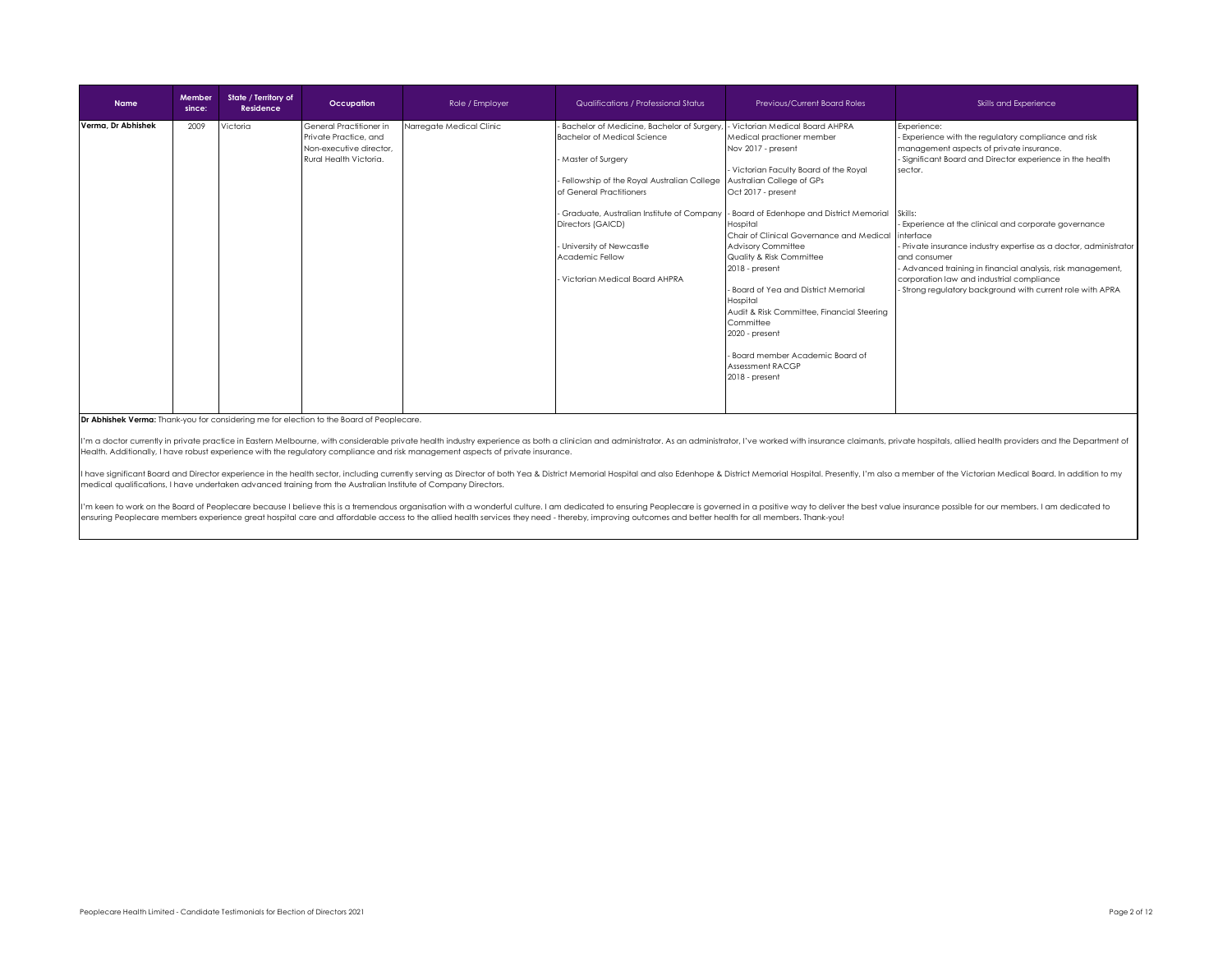| <b>Name</b>                         | Member<br>since: | State / Territory of<br>Residence | Occupation | Role / Employer                                                                                                                                                                  | Qualifications / Professional Status                                                                                                                                           | <b>Previous/Current Board Roles</b>                                                                                                                                                                                                                                                                                                                                                                                                                                                                                                                                                    | Skills and Experience                                                                                                                                                                                                                                                                                                                                                                                                                                                                                                                                                                                                                                                                                                                                                                                                                                                                                                                                                                                                                                                                      |
|-------------------------------------|------------------|-----------------------------------|------------|----------------------------------------------------------------------------------------------------------------------------------------------------------------------------------|--------------------------------------------------------------------------------------------------------------------------------------------------------------------------------|----------------------------------------------------------------------------------------------------------------------------------------------------------------------------------------------------------------------------------------------------------------------------------------------------------------------------------------------------------------------------------------------------------------------------------------------------------------------------------------------------------------------------------------------------------------------------------------|--------------------------------------------------------------------------------------------------------------------------------------------------------------------------------------------------------------------------------------------------------------------------------------------------------------------------------------------------------------------------------------------------------------------------------------------------------------------------------------------------------------------------------------------------------------------------------------------------------------------------------------------------------------------------------------------------------------------------------------------------------------------------------------------------------------------------------------------------------------------------------------------------------------------------------------------------------------------------------------------------------------------------------------------------------------------------------------------|
| Jennings, Dr Jacqui<br>(Jacqueline) | 2002             | Victoria                          | Director   | Futurity Investment Group<br>- Chair Investment Committee:<br>- Member Risk Committee<br>- Member Education Advisory<br>Committee<br>- Member of the Sustainability<br>Committee | - PhD Management<br>- Masters Degree Management<br>- Bachelor Degree Metallurgy<br>- GAICD - Graduate of the Australian<br>Institute of Company Directors<br>-IAP <sub>2</sub> | Current directorships:<br>Futurity Investment Group<br>Chair Investment Committee:<br>- Member Risk Committee<br>- Member Education Advisory Committee<br>Member of the Sustainability Committee<br>Mount Buller & Mt Stirling Alpine Resort<br>Management Board<br>- Chair<br>Member Audit & Risk Committee<br>- Chair, People, Culture & Remuneration<br>Committee<br>Darwin Waterfront Corporation<br>Prior Directorships:<br>2009 - 2012 Peoplecare Health Insurance<br>- Member Risk Audit & Finance Committee;<br>- Member Non-Health Fund Business<br><b>Strategy Committee</b> | Experience:<br>Career with BHP which culminated in the role of Vice President<br>Business Development and Marketing. Over the past decade<br>worked as a non-executive director. Initially with mutuals<br>Peoplecare and Futurity Investment Group, my experience<br>now spans the Health Insurance, Education and Finance sector<br>and Government. Chaired numerous committees including<br>several Risk, Finance and Audit committees and for the past 6<br>years, the Investment Committee of the Futurity Investment<br>Group (over \$1 billion FUM).<br>- Finance, business management and investment experience<br>in Government, for profit and not for profit sectors<br>- A broad range of career experience at executive level and<br>in manufacturing operations.<br>Formal qualifications in management and engineering.<br>Skills:<br>Corporate governance, risk management and financial<br>investment<br>- Industrial relations, HR, stakeholder management,<br>commercial negotiation, change management<br>- Business strategy, business analytics and market research. |

**Dr Jacqui Jennings:** My family are long term members of Peoplecare and I believe passionately in the value of a mutual fund – owned by members for the benefit of members.

I grew up in the Illawarra and have worked around the globe gaining experience and skill in management, tourism, finance and investment. Following several decades in the steel industry, for the past 12 years I have maintai skills across sectors on both business and government boards. My particular strengths are in providing oversight of finance, risk, investment and strategy. My academic qualifications include PhD and Masters degrees in Mana Securities Institute qualifications in superannuation, derivatives, managed funds and securities. I am also a graduate of the AICD Company Directors Course.

Health insurance is a significant investment that must provide value and this role is a representative position for which the professional board skills detailed above are important contributions, but equally so is the abil experience of raising a family with all the dental, optical and hospital costs that entails. You can trust me to always represent your member interests.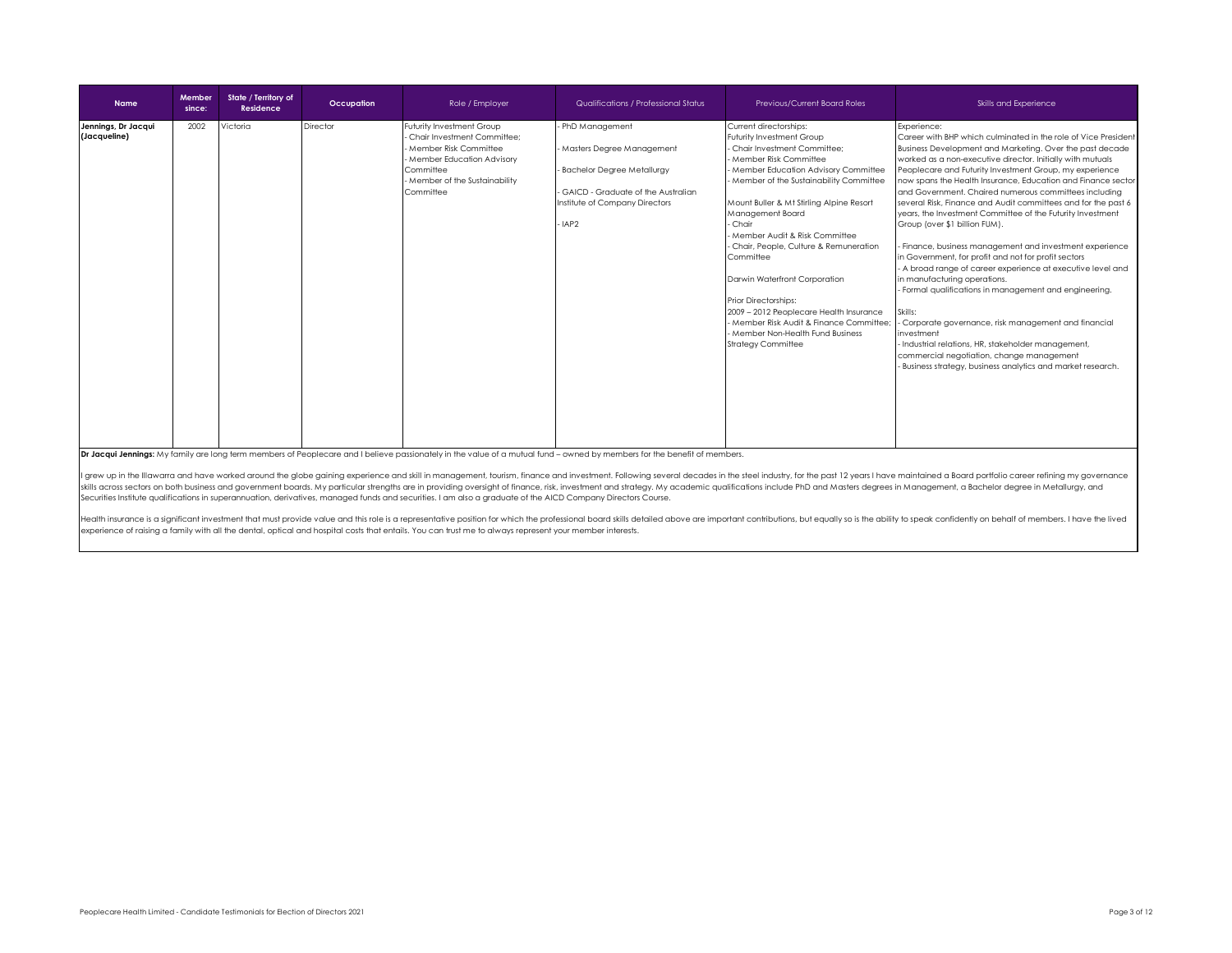| <b>Name</b>       | Member<br>since: | State / Territory of<br>Residence | Occupation | Role / Employer                                           | Qualifications / Professional Status                                                                                                                                                                                   | Previous/Current Board Roles                                                                                                                                                                                                                               | Skills and Experience                                                                                                                                                                                                                                                                                                                                                                                                                                                                                                                                                                                                                                                                                                                                                                                                                                                                                                                                                                       |
|-------------------|------------------|-----------------------------------|------------|-----------------------------------------------------------|------------------------------------------------------------------------------------------------------------------------------------------------------------------------------------------------------------------------|------------------------------------------------------------------------------------------------------------------------------------------------------------------------------------------------------------------------------------------------------------|---------------------------------------------------------------------------------------------------------------------------------------------------------------------------------------------------------------------------------------------------------------------------------------------------------------------------------------------------------------------------------------------------------------------------------------------------------------------------------------------------------------------------------------------------------------------------------------------------------------------------------------------------------------------------------------------------------------------------------------------------------------------------------------------------------------------------------------------------------------------------------------------------------------------------------------------------------------------------------------------|
| Deakin, Christine | 2000             | Victoria                          | Director   | Banyule Community Health, Chair of<br>Board of Directors. | - Company Directors Course Graduate -<br><b>GAICD</b><br>Bachelor of Economics (Accounting &<br>Finance)<br>Women's Leadership Program<br>Diploma in Financial Services (Financial<br>Planning)<br>Prince 2 Foundation | Banyule Community Health, October 2013 Experience:<br>- present: Chair of Board of Directors<br>Board Committees: Finance & Investment.<br><b>Clinical Governance</b><br>Richmond Football Club, History and<br>Traditions Committee, April 2017 - present | A strategic thinker with demonstrated ability to develop both<br>strategic and operational plans to achieve desired<br>organisational outcomes<br>Leadership, business development, operational and change<br>management skills<br>Broad executive/general management experience with<br>sound financial literacy, people management and risk<br>management capabilities<br>Private and public sectors<br>Strategic and tactical relationship building<br>Commercially astute with the ability to employ strategic<br>thinking in the planning, scheduling and deployment of<br>human and physical resources.<br>Skills:<br>Leadership, governance, business development, operational<br>and change management skills<br>- Strategic thinker with demonstrated ability to develop<br>strategy to achieve desired organisational outcomes<br>Commercially astute with ability to employ strategic thinking<br>in the planning, scheduling and deployment of human and<br>physical resources. |

Christine Deakin: I have been a member of Peoplecare for 21 years, joining whilst working at BHP Credit Union. I am currently the Board Chair of Banyule Community Health and have been on this Board for eight years. I have active participant in all Board efforts, which includes participating in several Board sub committees. I am an experienced financial services Executive and a Graduate of the Australian Institute of Company Directors. I hav throughout my career. I have extensive experience in profit to member organisations, valuing the important role they play in our community.

I have a great passion for our community's health and well-being; a healthy and well society will prosper. There are many aspects to access to quality health care and the Health Insurance industry plays an integral role in would be most complimentary to the work the Board of Peoplecare does to ensure access to quality, affordable health insurance.

would value the opportunity to contribute to the ongoing growth and development of Peoplecare and the important role it plays to support its members and the community.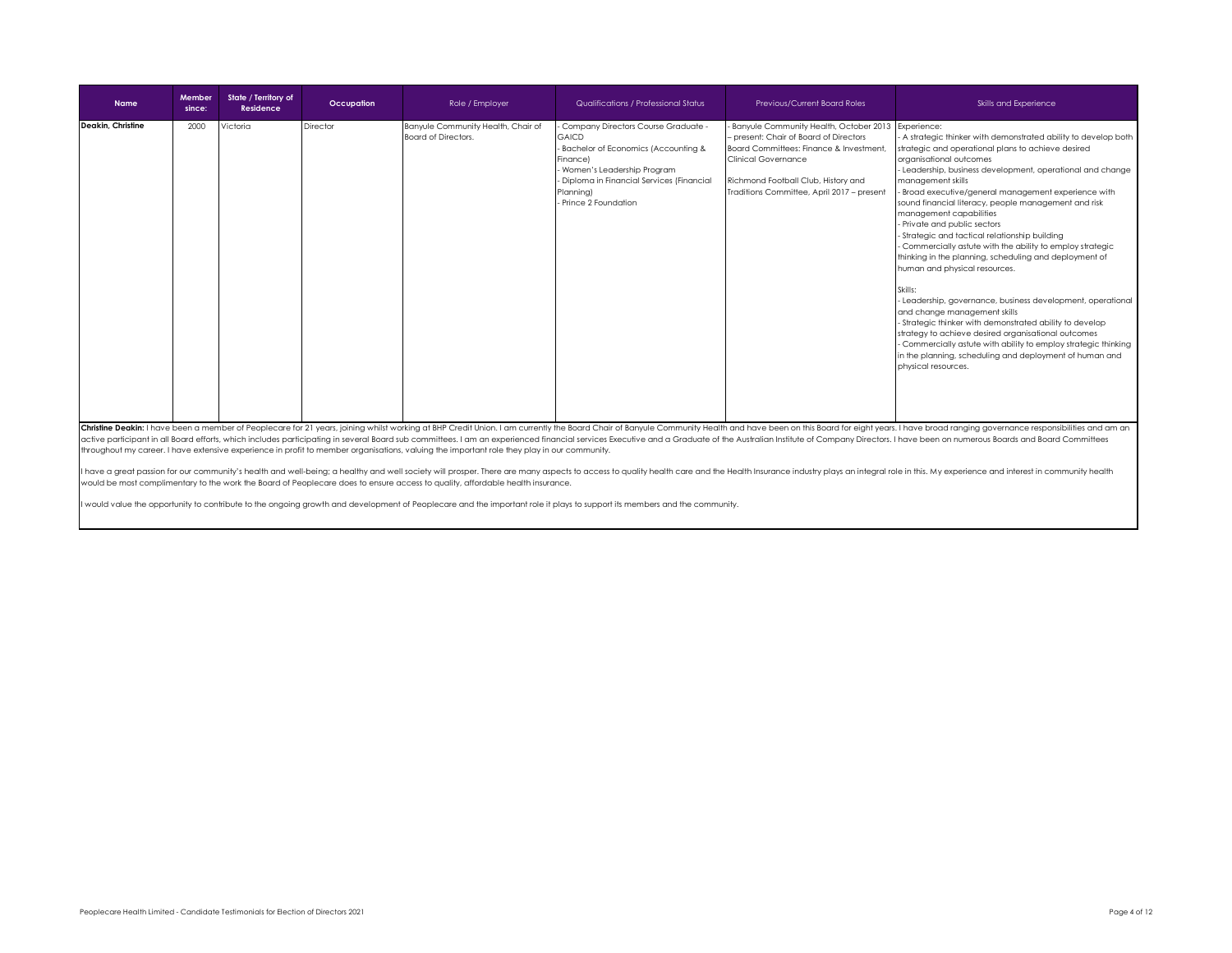| <b>Name</b>          | Member<br>since: | State / Territory of<br>Residence | Occupation                  | Role / Employer                                                                   | Qualifications / Professional Status                                                                                                                                                                                                                                                                       | <b>Previous/Current Board Roles</b>                                                                                                                                                                                                                                                                    | Skills and Experience                                                                                                                                                                                                                                                                                                                                                                                                                                                                                                                                                                                                                                                                                                                                                                                                                                                                                                                                                                                      |
|----------------------|------------------|-----------------------------------|-----------------------------|-----------------------------------------------------------------------------------|------------------------------------------------------------------------------------------------------------------------------------------------------------------------------------------------------------------------------------------------------------------------------------------------------------|--------------------------------------------------------------------------------------------------------------------------------------------------------------------------------------------------------------------------------------------------------------------------------------------------------|------------------------------------------------------------------------------------------------------------------------------------------------------------------------------------------------------------------------------------------------------------------------------------------------------------------------------------------------------------------------------------------------------------------------------------------------------------------------------------------------------------------------------------------------------------------------------------------------------------------------------------------------------------------------------------------------------------------------------------------------------------------------------------------------------------------------------------------------------------------------------------------------------------------------------------------------------------------------------------------------------------|
| Pawlukowski, Dorothy | 2004             | New South Wales                   | Senior Manager<br>Solicitor | Head of C&IB Financing Legal North<br>National Australia Bank Limited<br>(Sydney) | Graduate, GAIDC<br>Australian Institute of Company Directors<br><b>Admitted Solicitor</b><br>Supreme Court of New South Wales and the<br>High Court of Australia<br>- Graduate Diploma of Management<br>Graduate Diploma of Legal Practice<br>Bachelor of Laws, First Class Honours<br>Bachelor of Science | Director - Aarnja Ltd ABN 74 159 924 900<br>(registered charity)<br>Committees Finance Audit Risk and<br>Investment Sub Committee (Chair)<br>Executive Director - Company National<br>Australia Group Services Limited ABN 86002<br>251 023 (under administration as part of<br>corporate restructure) | Experience:<br>10 years experience as a private practice banking solicitor<br>for top tier law firms in Australia (Sydney) and the United<br>Kingdom (London) focusing on general corporate, acquisition,<br>property and project finance, as well as restructuring and<br>insolvency.<br>- 8 years experience as a corporate counsel/in-house solicitor<br>at a major Australian bank focusing on general corporate,<br>acquisition, property, project, resources,<br>government/education and trade finance, other product<br>(including payments), restructuring, regulatory (including<br>competition law, cross border issues and prudential<br>standards), and sustainable finance.<br>4 years experience as a senior manager of an in-house legal<br>team.<br>- 3 years experience as an executive director.<br>- 2 years experience as an independent director.<br>Skills:<br>- Legal professional<br>- People leadership and management<br>Risk management<br>Governance<br>Financial management. |
|                      |                  |                                   |                             |                                                                                   |                                                                                                                                                                                                                                                                                                            |                                                                                                                                                                                                                                                                                                        | Dorothy Pawlukowski: Experienced independent and executive director. Current executive director of a major domestic bank subsidiary and independent director (and chair of the Finance Audit Risk and Investment Committee) of<br>Over 15 years of experience as a senior manager and legal practitioner in banking and finance, both domestically and overseas. Currently manager of a team of 6 lawyers servicing the Corporate & Institutional Banking divisi                                                                                                                                                                                                                                                                                                                                                                                                                                                                                                                                           |

Significant experience in managing complex commercial, legal/regulatory, reputational and operational risks and representing member/shareholder interests.

Continuous membership of Peoplecare (then Lysaght) since 1989 with a strong commitment to give back to the community and members.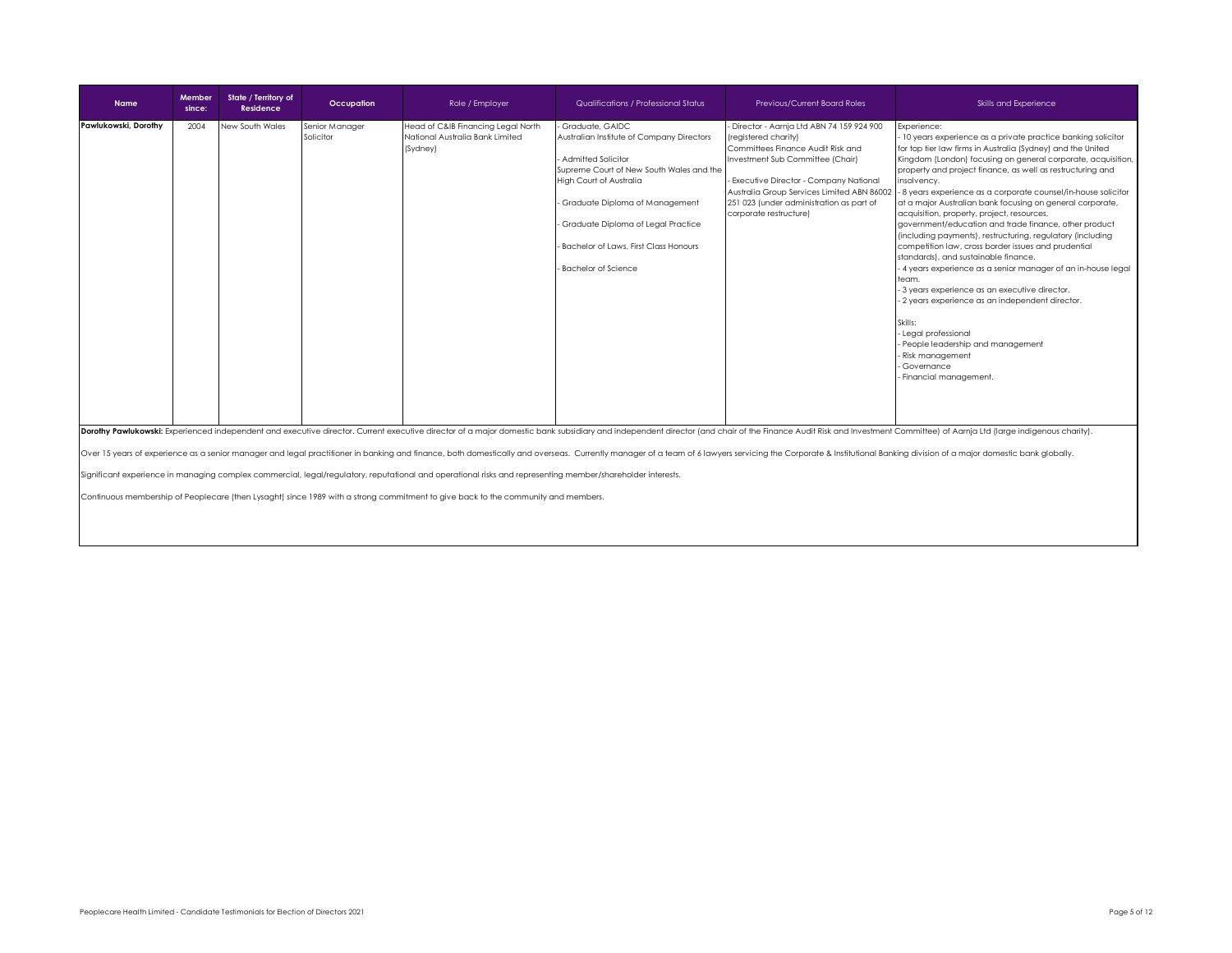| <b>Name</b>    | Member<br>since: | State / Territory of<br>Residence | Occupation | Role / Employer                                                         | Qualifications / Professional Status                                                                                                                                                                                                                                          | Previous/Current Board Roles                                                                                                                                                                                                                                                                                                        | Skills and Experience                                                                                                                                                                                                                                                                                                                                                                                                                                                                                                                                                                                           |
|----------------|------------------|-----------------------------------|------------|-------------------------------------------------------------------------|-------------------------------------------------------------------------------------------------------------------------------------------------------------------------------------------------------------------------------------------------------------------------------|-------------------------------------------------------------------------------------------------------------------------------------------------------------------------------------------------------------------------------------------------------------------------------------------------------------------------------------|-----------------------------------------------------------------------------------------------------------------------------------------------------------------------------------------------------------------------------------------------------------------------------------------------------------------------------------------------------------------------------------------------------------------------------------------------------------------------------------------------------------------------------------------------------------------------------------------------------------------|
| Khatri, Rajesh | 2011             | New South Wales                   | Director   | Campbell Page, Sydney, Australia<br>- Australian Medic Alert Foundation | - Graduate of the Company Directors<br>Course and Member of AICD<br>- Graduate Diploma in Applied Finance &<br>Investment and Fellow of FINSIA<br>- Australian Chartered Accountant with CA<br>ANZ.<br>- Bachelor of Arts (Accountancy) with<br>University of South Australia | Director - Australian Medic Alert<br>Foundation (AMAF)<br>Chair of Audit Risk and Investment<br>committee<br>Chair of Information communication and<br>Technology Advisory committee.<br>- Director - Campbell Page<br>Member of the Audit and Risk Committee<br>Previously an Advisory Board Member at<br><b>Aged Care Reviews</b> | Experience:<br>- Executive skill set and been a seasoned CFO for almost<br>twenty (20) years<br>- Finance executive familiar with financial statements, cash<br>flow management, solvency monitoring, rolling forecasts, ratio<br>analysis, operational KPI's and internal controls.<br>- Compliance with laws, regulations and regulators -<br>Corporate law, Trade Practices, Intellectual Property, Privacy<br>law, regulators such as RBA, APRA, ATO, ASIC etc.<br>Skills:<br>- Finance<br>- Risk Management<br>- Strategy<br>- Information Technology<br>- Corporate Governance<br>Negotiating experience. |

Rajesh Khatri: Raj is an executive with over 35 years of business experience. He adds value to board decision making by providing alternative points of view based on his diverse work experience. Raj's strengths in director and Corporate Governance.

Raj is currently a Non-Executive Director at Campbell Page and a member of the Audit and Risk Committee. Raj is also a Non-Executive Director at Australia Medic Alert Foundation (AMAF). At AMAF, Raj Chairs both their Audit Information Communication and Technology Committee. Previously Raj was an Advisory Board member of Aged Care Reviews.

Raj commenced his career at KPMG followed by roles in the commercial sector. This experience was gained by working in Australia, Canada, UK and China. Recent roles include being the Chief Financial Officer at the Banktech Secretary at Strategic Payments Services, a joint venture between MasterCard and Bendigo and Adelaide Bank.

Raj's professional qualifications include being an Australian Chartered Accountant, a Fellow of FINSIA and a graduate of the Australian Institute of Company Directors. Raj holds a Bachelor of Arts (Accountancy) and a Gradu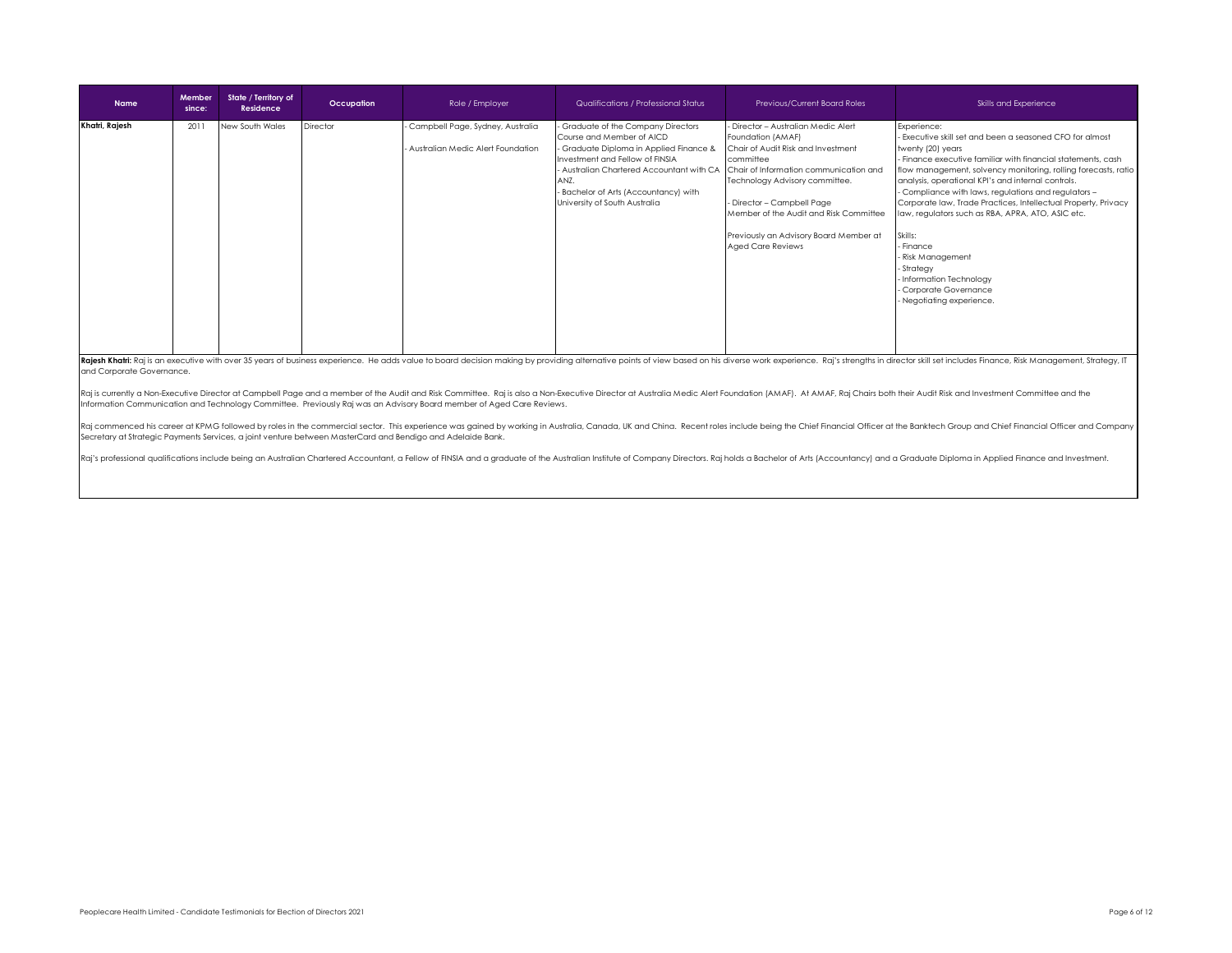| <b>Name</b>  | Member<br>since: | State / Territory of<br><b>Residence</b> | Occupation              | Role / Employer | Qualifications / Professional Status                                                                                                                                                                                                                                                                                                                                                                                                                                                                                                                            | Previous/Current Board Roles                                                                                                                                                                                                                                                                                                                                                                                                                                                                      | Skills and Experience                                                                                                                                                                                                                                                                                                                                                                                                                                                                                                                                                                                                                                                                                                                                                                                                                                                                                                                                                                                                                                                                                                             |
|--------------|------------------|------------------------------------------|-------------------------|-----------------|-----------------------------------------------------------------------------------------------------------------------------------------------------------------------------------------------------------------------------------------------------------------------------------------------------------------------------------------------------------------------------------------------------------------------------------------------------------------------------------------------------------------------------------------------------------------|---------------------------------------------------------------------------------------------------------------------------------------------------------------------------------------------------------------------------------------------------------------------------------------------------------------------------------------------------------------------------------------------------------------------------------------------------------------------------------------------------|-----------------------------------------------------------------------------------------------------------------------------------------------------------------------------------------------------------------------------------------------------------------------------------------------------------------------------------------------------------------------------------------------------------------------------------------------------------------------------------------------------------------------------------------------------------------------------------------------------------------------------------------------------------------------------------------------------------------------------------------------------------------------------------------------------------------------------------------------------------------------------------------------------------------------------------------------------------------------------------------------------------------------------------------------------------------------------------------------------------------------------------|
| Harrup, Sara | 2018             | Queensland                               | Chief Executive Officer | Foodbank Qld    | - Graduate - Company Directors<br>Course   Australian Institute of Company<br><b>Directors</b><br>- MBA (incomplete)   University of Southern<br>Queensland<br>- Certificate IV in Workplace Training and<br>Assessment Sydney University of Technology<br>Certificate of Commercial<br>Mediation   Bond University<br>- Bachelor of Health Science<br>(Nursing)   Queensland University of<br>Technology<br>- Three Year General Nursing Course   Royal<br><b>Brisbane Hospital</b><br>- Bachelor of Arts (Psychology)   Queensland Under 1 Roof<br>University | The Executive Connection<br>Advisory Board 27 - Member<br>Exercise and Sports Science Australia<br>Board Subcommittee Member, Ethics and<br><b>Disciplinary Committee</b><br>Family Day Care Association Qld<br>Non-Executive Director<br>Mbr Audit & Risk Committee<br>UQ Business Sustainability Initiative<br>Advisory Board Member<br>Consortium Board Member<br>Family Business Australia<br>Chair - Peer Advisory Board<br>139 Club - Deputy Chair<br>Member of Finance and Audit Committee | Experience:<br>Sara's experience has included being part of, and in some<br>instances advising and supporting boards through a range of<br>key decisions including:<br>significant restructures and major strategic change<br>- CEO remuneration, performance development and<br>performance management<br>Strategy development and planning at the board level<br>Discharge of critical financial and risk governance oversight<br>functions<br>- Complex issues resolution<br>Rebranding<br>- Large-scale marketing initiatives<br>Significant investment for financial and organisational growth<br>Skills:<br>- Ability to lead and participate in complex board discussions<br>and decision makina<br>- Ability to distill complex issues into actionable problems and<br>opportunities<br>- Deep appreciation for the roles of directors vs management<br>- Practical understanding of the importance of the board<br>building strong and genuine relationships with its stakeholders<br>Practical understanding and strong track record of building<br>the organizational systems that support people to do great<br>work. |

ra Harrup is an experienced company director and senior executive of 25 years. She has held board roles in the not for profit and private sector and Senior Executive and CEO roles in ASX listed and not for profit organisat member-based organisations. This means that she understands, and has lived, how to support a member owned organisation surpass its member's expectations. Sara is CEO of Foodbank Queensland and a Member of the Ethics Commit Australia.

Sara has held executive roles in insurance, transport and logistics, health, education, and community services. Past Director roles include professional standards bodies for family businesses, early childhood care, housing experience provides wide-ranging perspectives on how best to meet and surpass Peoplecare members' expectations.

Sara's objective in becoming a Director is to contribute her skills to the Board in developing strategy, financial and risk governance, guiding large-scale membership marketing campaigns and ongoing staff development. She to support members who live and work in smaller States and regional areas of Australia. Sara has a strong alignment with the values of Peoplecare and is committed to bringing her director skills to supporting Peoplecare to choice for members.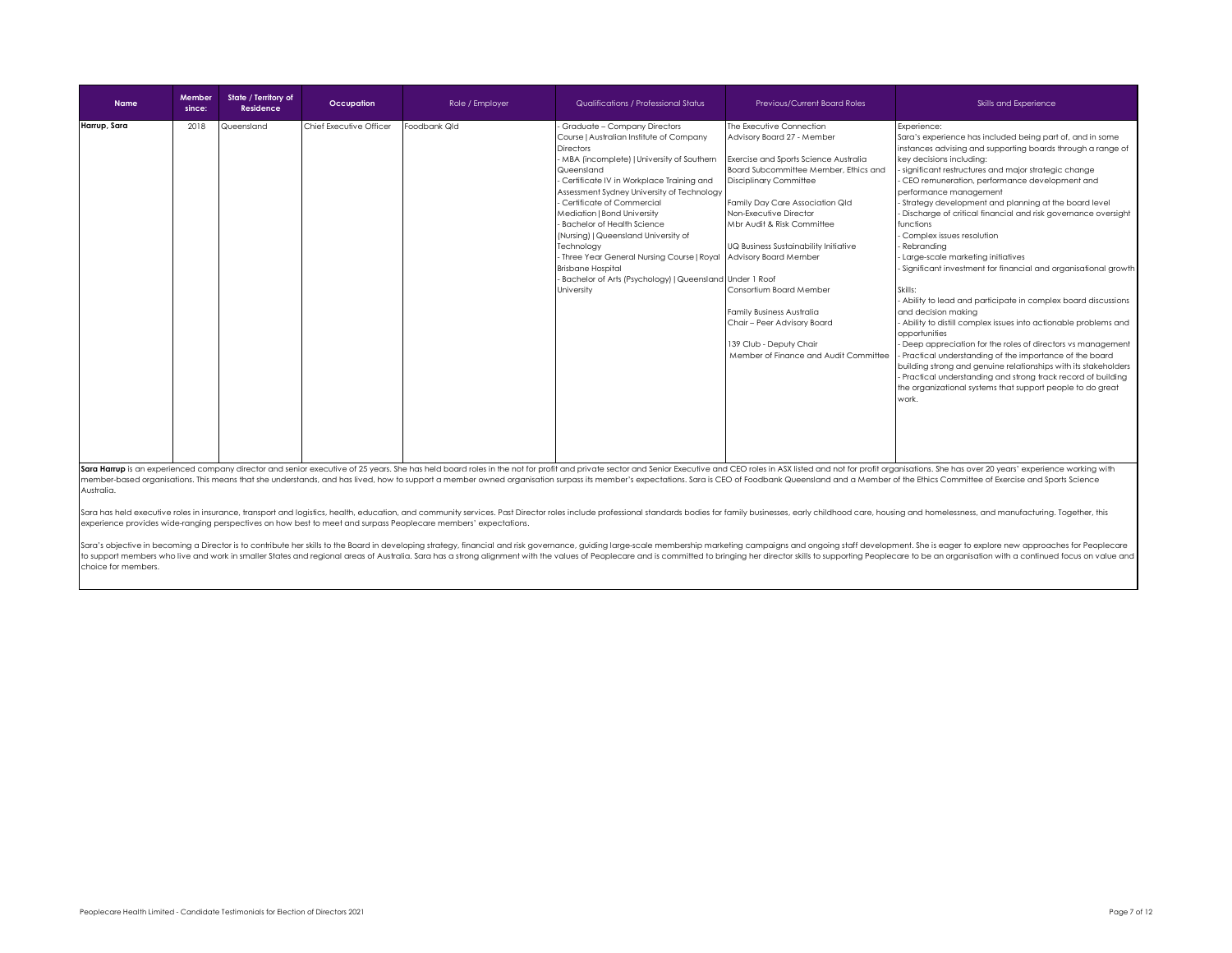| <b>Name</b>                                                                                                                                                                                                                                                                                                                                                                                                                                                                                                                                                                                                                                       | Member<br>since: | State / Territory of<br>Residence | Occupation                       | Role / Employer                             | Qualifications / Professional Status                                                                                                                                                                                                                                                                                                                                                                                                                                   | Previous/Current Board Roles                                                                                                                                                            | Skills and Experience                                                                                                                                                                                                                                                                                                                                                                                                                                                                                                                                                                                                                                                                                                                                                                                                                                                                                                                                                                                                                  |  |  |
|---------------------------------------------------------------------------------------------------------------------------------------------------------------------------------------------------------------------------------------------------------------------------------------------------------------------------------------------------------------------------------------------------------------------------------------------------------------------------------------------------------------------------------------------------------------------------------------------------------------------------------------------------|------------------|-----------------------------------|----------------------------------|---------------------------------------------|------------------------------------------------------------------------------------------------------------------------------------------------------------------------------------------------------------------------------------------------------------------------------------------------------------------------------------------------------------------------------------------------------------------------------------------------------------------------|-----------------------------------------------------------------------------------------------------------------------------------------------------------------------------------------|----------------------------------------------------------------------------------------------------------------------------------------------------------------------------------------------------------------------------------------------------------------------------------------------------------------------------------------------------------------------------------------------------------------------------------------------------------------------------------------------------------------------------------------------------------------------------------------------------------------------------------------------------------------------------------------------------------------------------------------------------------------------------------------------------------------------------------------------------------------------------------------------------------------------------------------------------------------------------------------------------------------------------------------|--|--|
| Tancevski, John                                                                                                                                                                                                                                                                                                                                                                                                                                                                                                                                                                                                                                   | 2014             | New South Wales                   | Chief Executive Officer<br>(CEO) | Community First Credit Union since<br>2005. | - Bachelor of Commerce (Accounting) -<br><b>BCom (Accy)</b><br>- Masters of Business Administration (MBA)<br>- Fellow, Society of Certified Practising<br>Accountants (FCPA)<br>- Graduate, Australian Institute of Company<br>Directors (GAICD)<br>- Nominated Responsible Officer (NRO) and<br>Responsible Person qualification under the<br>Australian Prudential Authority (APRA)<br>prudential standards and Requirements of<br>ASIC's Credit Licence obligations | Chair of the Board Audit and Risk<br>Committee for Transaction Solutions<br>- Member of the Board Corporate<br>Governance and Remuneration Committe<br>of Community First Credit Union: | Experience:<br>- Senior executive with accounting qualifications and a broad<br>range of experience in various industries including steel (BHP<br>trainee), oil, furniture manufacturing, printing, private hospital<br>(Mayne Nickless) and financial services.<br>- Over 25 years in Financial services and APRA's prudential<br>regulation with over 15 years' experience at Chief Executive<br>Officer level.<br>- Strong strategy focus with international recognition being<br>inducted into the Palladium Group Balanced Scorecard Hall of<br>Fame for Executing Strategy (2016).<br>- Experienced in risk management and governance<br>frameworks<br>- Over 25 years' experience in the mutual sector, balancing<br>the need for generating inter-generational profitability with<br>delivering benefits to members.<br>Skills:<br>- Extensive Board experience<br>Merger and Acquisition experience:<br>Finance and Treasury, including liquidity investments<br>- Strategic planning<br>Building partnerships and alliances. |  |  |
| John Tancevski: As an Illawarra local, I can offer the members of Peoplecare a diverse background in steel, oil, furniture, printing, private hospital and banking, a challenger mind-set and merger and acquisition experienc<br>As Chief Executive of a member-owned financial institution for over 15 years, I understand the importance of balancing benefits to members with the need to keep the business viable.<br>Our member-owned Bank has tripled in size, been inducted into the international Balanced Scorecard Hall of Fame for executing strategy, won two industry innovation awards and created alliances with national brands. |                  |                                   |                                  |                                             |                                                                                                                                                                                                                                                                                                                                                                                                                                                                        |                                                                                                                                                                                         |                                                                                                                                                                                                                                                                                                                                                                                                                                                                                                                                                                                                                                                                                                                                                                                                                                                                                                                                                                                                                                        |  |  |
| growth.                                                                                                                                                                                                                                                                                                                                                                                                                                                                                                                                                                                                                                           |                  |                                   |                                  |                                             |                                                                                                                                                                                                                                                                                                                                                                                                                                                                        |                                                                                                                                                                                         | The challenge of competing with larger for-profit competitors has never been more difficult and the members will need Directors who can meet those challenges with experience. Staying member-focused and unique will always b                                                                                                                                                                                                                                                                                                                                                                                                                                                                                                                                                                                                                                                                                                                                                                                                         |  |  |

I have been working in the Board rooms of companies for over 20 years and can offer a rare listed company and member-owned perspective that only education and diverse experience can deliver.

would like to see Peoplecare prosper and become an even bigger and more successful Illawarra institution meeting the needs of private health insurance customers Australia-wide.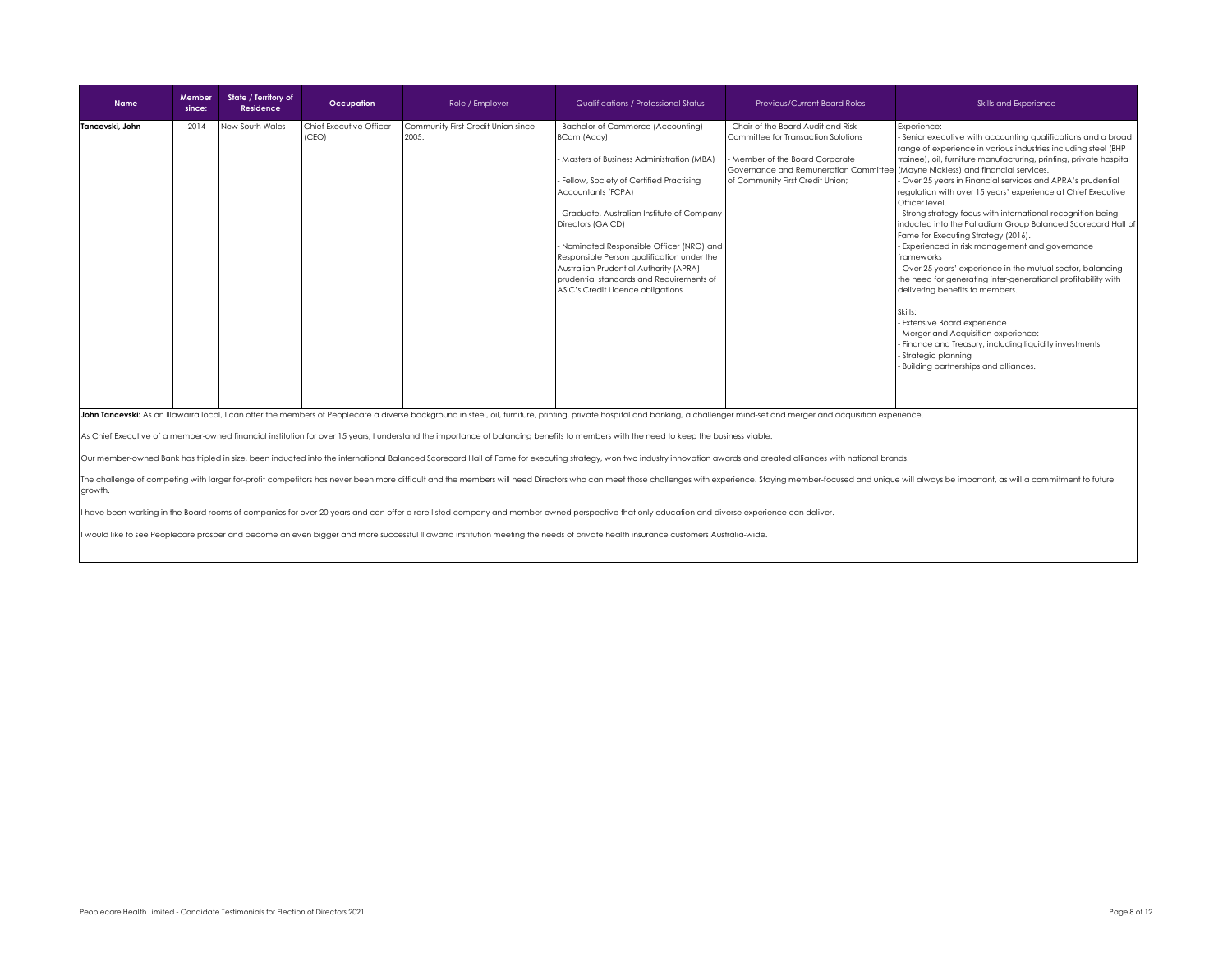| <b>Name</b>             | Member<br>since: | State / Territory of<br><b>Residence</b> | Occupation | Role / Employer                     | Qualifications / Professional Status                                                                                                                                                                                                                                                                                                                              | Previous/Current Board Roles                                                                                                                                                                                                                                                                                                                                                     | Skills and Experience                                                                                                                                                                                                                                                                                                                                                                                                                                                                                                                                                                                                                                                                                                                                                                                                                                                                                                                                                                                                      |
|-------------------------|------------------|------------------------------------------|------------|-------------------------------------|-------------------------------------------------------------------------------------------------------------------------------------------------------------------------------------------------------------------------------------------------------------------------------------------------------------------------------------------------------------------|----------------------------------------------------------------------------------------------------------------------------------------------------------------------------------------------------------------------------------------------------------------------------------------------------------------------------------------------------------------------------------|----------------------------------------------------------------------------------------------------------------------------------------------------------------------------------------------------------------------------------------------------------------------------------------------------------------------------------------------------------------------------------------------------------------------------------------------------------------------------------------------------------------------------------------------------------------------------------------------------------------------------------------------------------------------------------------------------------------------------------------------------------------------------------------------------------------------------------------------------------------------------------------------------------------------------------------------------------------------------------------------------------------------------|
| <b>Baker-Finch, Sue</b> | 2017             | New South Wales                          | Consultant | Principal and Owner, SBF Consulting | Fellow, Australian Institute of Company<br><b>Directors</b><br>- Master of Business Coaching (with<br>Distinction), University of Wollongong<br>Executive Master of Business<br>Administration, AGSM, University of NSW<br>Tasmanian Teachers Certificate.<br>Education Department of Tasmania<br>- Bachelor of Science Hons (Physics),<br>University of Tasmania | - Associate Director, Peoplecare Health<br>Limited (May 2018 - May 2021)<br>- Director & Chair, Illawarra Business<br>Chamber Ltd (Director 2010 -15, President<br>$2012 - 15$<br>- Director, Wollongong City of Innovation<br>- Director & Deputy Chair, Illawarra<br>Shoalhaven Local Health District (2010-14)<br>- Director, Wollongong City Centre Limited<br>$(2010 - 12)$ | Experience:<br>- Extensive CEO experience with overall responsibility for all<br>business functions including finance and reporting functions<br>- Significant Board Director experience including committee<br>work concerning finance, reporting, compliance and risk<br>management as Chair Finance & Performance Committee<br>Limited (Destination Wollongong) (2013 -15) and Member Audit Committee at ISLHD, a large government<br>corporation.<br>- Significant background experience in NFP broad<br>membership-based organisations (NSW and Illawarra Business<br>Chambers, Australian Divisions of General Practice, Soccer<br>Australia) along with experience in NFPs with key member<br>stakeholders (IHMRI Ltd, 6th Australian Masters Games)<br>Skills:<br>- Financial Risk Management<br>- Marketina<br>- PHI Industry - 3-year term as Peoplecare Associate Director<br>- Strategy development and execution<br>- Business Transformation<br>- Change Leadership<br>- Commercial<br>- Business management |

Sue Baker-Finch: After 3 years (2018-21) as Peoplecare Associate Director, I am seeking support to become an elected Director to build on this valuable experience and further contribute to the Peoplecare Board.

With over 20 years past senior executive/CEO experience and numerous board roles, in various government and NFP enterprises across several industries, I can offer a well-rounded skill set with broad perspective, sharp stra contexts and compliance issues. Transitioning recently from full-time executive roles to a portfolio career as board director and consultant, I can also devote the time and energy needed to meet the growing demands of boar

Peoplecare faces some challenges including rising cost of health services, growing out-of-pocket expenses, affordability issues, and the need for technology to deliver more customer value and drive efficiencies. Furthermor the COVID 19 experience will need responses. With past experience in health, as Deputy Chair of a NSW Local Health District, CEO of a national GP organisation and a medical research institute head, I can offer useful insig

it would be a privilege to contribute, as a Peoplecare Director, in navigating these challenges and above all in consolidating Peoplecare's track record as an outstanding health insurer punching above its weight in deliver members.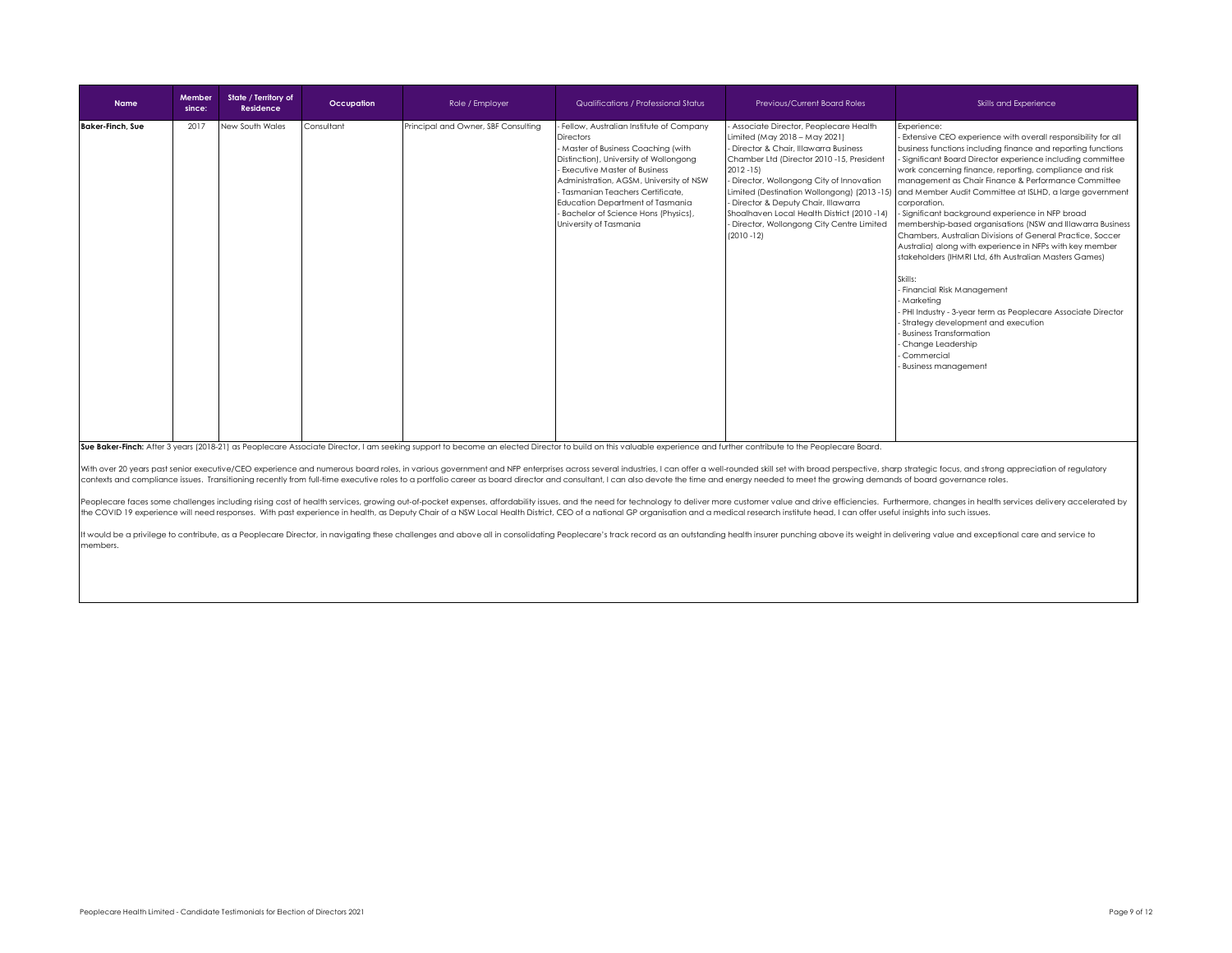| <b>Name</b>       | Member<br>since: | State / Territory of<br>Residence | Occupation                                                            | Role / Employer | Qualifications / Professional Status                                                                                                                                                          | <b>Previous/Current Board Roles</b>                                                                           | Skills and Experience                                                                                                                                                                                                                                                                                                                                                                                                                                                                                                                                                                                                                                           |
|-------------------|------------------|-----------------------------------|-----------------------------------------------------------------------|-----------------|-----------------------------------------------------------------------------------------------------------------------------------------------------------------------------------------------|---------------------------------------------------------------------------------------------------------------|-----------------------------------------------------------------------------------------------------------------------------------------------------------------------------------------------------------------------------------------------------------------------------------------------------------------------------------------------------------------------------------------------------------------------------------------------------------------------------------------------------------------------------------------------------------------------------------------------------------------------------------------------------------------|
| Fitzgerald, Peter | 2012             | New South Wales                   | Director - Chair Audit<br>Committee & Member<br><b>Risk Committee</b> | Peoplecare      | - Bachelor of Commerce (majoring in<br>Accounting)<br>Graduate of the Australian Institute of<br><b>Company Directors</b><br>Formerly a Registered Tax Agent &<br>Registered Company Auditor. | Director, IRT Group<br>Director, IMB Bank<br>Director Audit Committee & Member Risk<br>Committee (Peoplecare) | Experience:<br>- 27 years as a KPMG Partner<br>10 years as Chair of Regional (non-metro) practices of KPMG<br>12 years a Council Member of the University of Wollongong<br>including Chair of the Risk, Audit and Compliance Committee<br>- Former registered company auditor and tax agent<br>- Former Fellow of the Tax Institute of Australia.<br>Skills:<br>- Business and strategic planning<br>- External and internal audit<br>- Corporate taxation<br>- Strong understanding of the principals of mutuality and<br>benefits through extensive involvement with organisations<br>including health funds, financial institutions and registered<br>clubs. |
|                   |                  |                                   |                                                                       |                 |                                                                                                                                                                                               |                                                                                                               | Peter Fitzgerald: Llook forward to continuing in the role of Director with Peoplecare, baying been a member of the Board for the last six years, as a means of contributing towards the betterment of a growing, progressive n                                                                                                                                                                                                                                                                                                                                                                                                                                  |

Peter Fitzgerald: I look forward to continuing in the role of Director with Peoplecare, having been a member of the Board for the last six years, as a means of contributing towards the betterment of a growing, progressive continues to be a big challenge and focus for the Board.

After 27 years as a partner of KPMG in Wollongong, I retired in 2015. I believe I have both the broad experience & the time required to bring to the role of Director. I was managing partner of the Wollongong practice of KPMG for over 20 years, which provided me with much experience in the aspects of running a business.

As a practitioner over the years I have provided a variety of services to corporate clients, including those in the not-for-profit sector. These services have included external & internal audit, risk management, corporate planning, financing, & business structuring.

Among the clients to whom some of these services were provided were businesses within the health insurance industry.

I have held roles with a number of organisations, including as a Council member of the University of Wollongong for 12 years, where I have also chaired its Risk & Audit Committee for all of that time. I have the following qualifications: • Fellow of the Institute of Chartered Accountants in Australia

• Graduate of the Australian Institute of Company Directors.

I was formerly a: • Registered Company Auditor • Fellow of the Tax Institute of Australia • Registered Tax Agent

I believe I can bring my skills & experience to help Peoplecare build on what it has already achieved and become an even stronger organisation for the benefit of its members.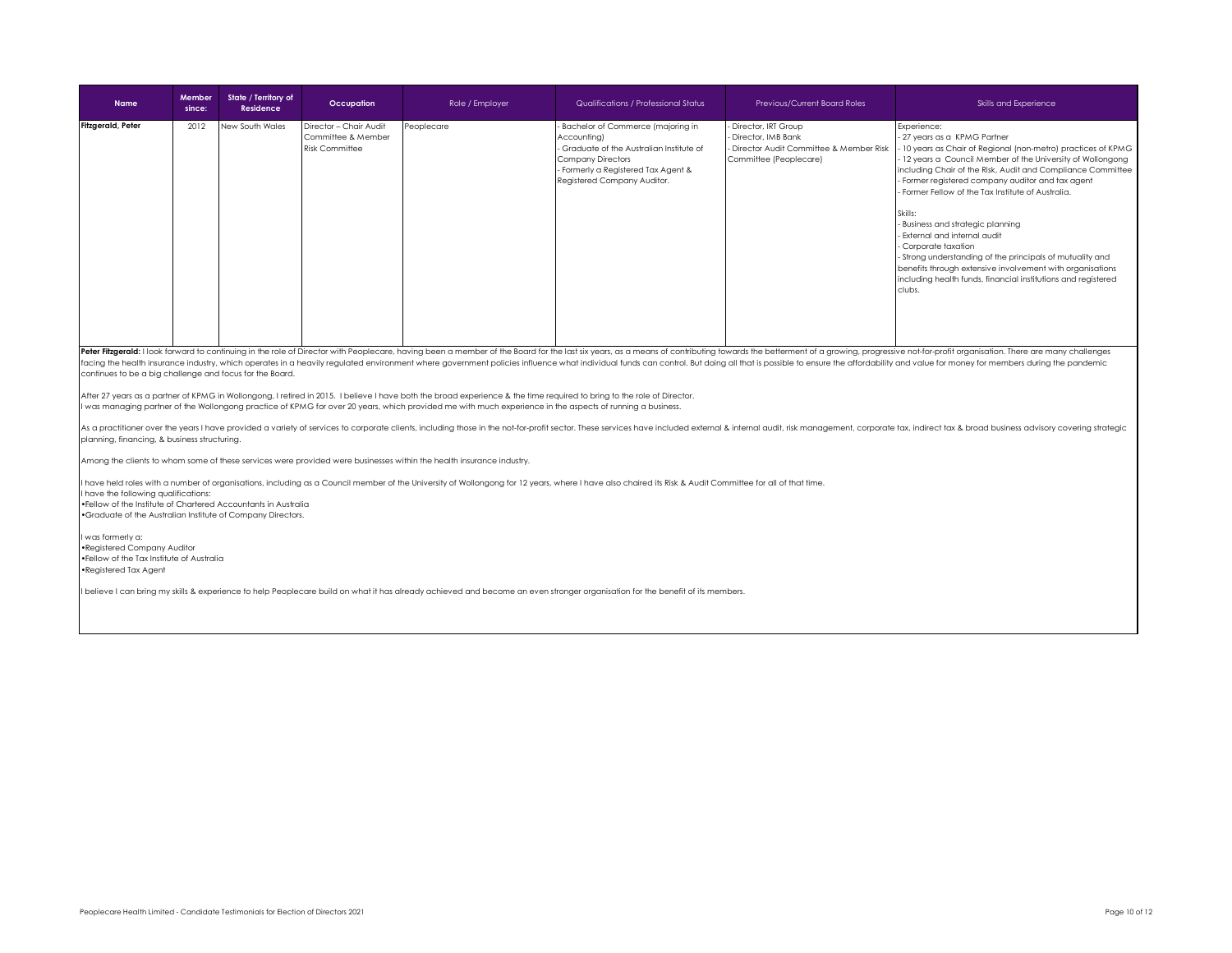| <b>Name</b>           | Member<br>since: | State / Territory of<br>Residence | Occupation                                                                                      | Role / Employer      | Qualifications / Professional Status                                                                                                                                                                                                                                                           | <b>Previous/Current Board Roles</b>                                      | Skills and Experience                                                                                                                                                                                                                                                                                                                                                                                                                                                                                                                                                                                                                                                                                                                                                                |
|-----------------------|------------------|-----------------------------------|-------------------------------------------------------------------------------------------------|----------------------|------------------------------------------------------------------------------------------------------------------------------------------------------------------------------------------------------------------------------------------------------------------------------------------------|--------------------------------------------------------------------------|--------------------------------------------------------------------------------------------------------------------------------------------------------------------------------------------------------------------------------------------------------------------------------------------------------------------------------------------------------------------------------------------------------------------------------------------------------------------------------------------------------------------------------------------------------------------------------------------------------------------------------------------------------------------------------------------------------------------------------------------------------------------------------------|
| <b>Frost, Matthew</b> | 2007             | Victoria                          | Head of Risk Advisory &<br>Regional Lead, Natural<br>Resources<br>Executive Committee<br>Member | Willis Towers Watson | - BA (Hons) Law, Sheffield University (UK)<br>Associate of the American Institute of Risk Insurances Pty Limited<br>Management (USA)<br>- Fellow of the Chartered Insurance Institute Insurances Pty Ltd<br>(UK)<br>- Graduate of the Australian Institute of<br>Company Directors (Australia) | - Director - BHP Marine & General<br>- Director - Commonwealth Steamship | Experience:<br>- BHP (2002 - 2019) UK & Australia<br>Vice President Risk Finance (2012-19)<br>Vice President Insurance and Risk (2007-2012)<br>Manager - Risk Finance (2002-2007)<br>- Diageo (1997 - 2002) UK - Director - Insurance and Risk<br>Finance<br>- Willis Towers Watson (prior to 1997) UK<br>Client Services Director (1993 - 1997)<br>UK Representative (USA based) (1990 - 1997)<br>Skills:<br>- Risk finance and insurance solutions<br>- Insurance and risk management including claims advocacy<br>and settlement<br>- Experienced negotiator with Governments to effect industry<br>changes in insurance<br>- Experienced Board Director and Managing Director of<br>captive and general insurance companies/associations<br>- Risk management change strategies. |

Matthew Frost: In life organisations touch us in some way - our car, bank, favourite brand or shop. Great businesses have a culture ensuring employees and customers never want to leave. This is the relationship my family h and I have been members since 2007 and we have always received caring advice, guidance and claim payments on-time every time. I passionately believe in the Peoplecare family and I want to give something back to the members

My personal career experiences span global insurance, risk management and insurance company management (including two current Directorships with insurers regulated in Australia by APRA). I am a graduate of the Australian I financial, risk and governance expertise will add value to the diverse skills of the Board.

My aspiration is to serve the membership and support Peoplecare achieve its true north in terms of membership value, service and care.